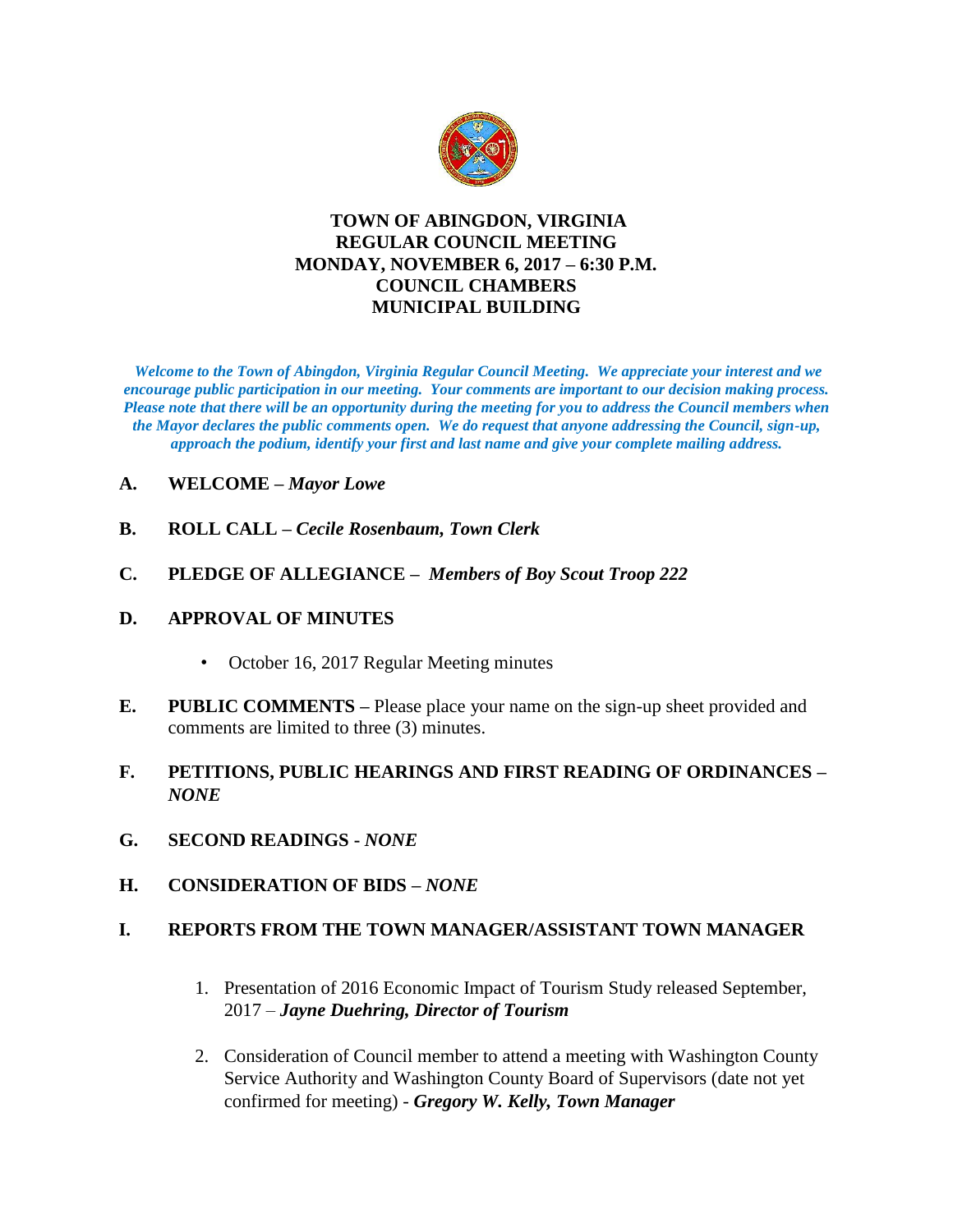Council Agenda November 6, 2017 Page Two

> 3. Review investigation of reported Meadows graves as recommended by DHR and re-evaluation of ground penetrating radar – *Cindy Patterson, Council Member*

### **J. RESOLUTIONS**

- 1. Resolution of the Council of the Town of Abingdon, Virginia to establish a project for the Abingdon Urban Path Extension in accordance with Commonwealth Transportation Board construction allocation procedures – *Gregory W. Kelly, Town Manager*
- 2. Resolution of the Council of the Town of Abingdon, Virginia supporting and authorizing the Town Manager to submit an application to the Virginia Department of Transportation (VDOT) Highway Safety Improvement Program in the amount of \$306,902 for FY 2019 for two (2) projects; and authorizing the Town Manager to take necessary certain actions in connection with such projects - *Gregory W. Kelly, Town Manager*

# **K. OLD BUSINESS –** *NONE*

# **L. COUNCIL MEMBER REPORTS**

#### **M. APPOINTMENTS TO BOARDS AND COMMITTEES**

#### 1. **Planning Commission**

Reappointment of Wayne Austin, who is eligible to serve another term.

#### 2. **Virginia Highlands Small Business Incubator**

*If Council so desires, Closed Session pursuant to the Code of Virginia, 1950, as amended, Section 2.2-3711(A)(1) for the purpose of considering applications to reappoint the position on the Planning Commission.*